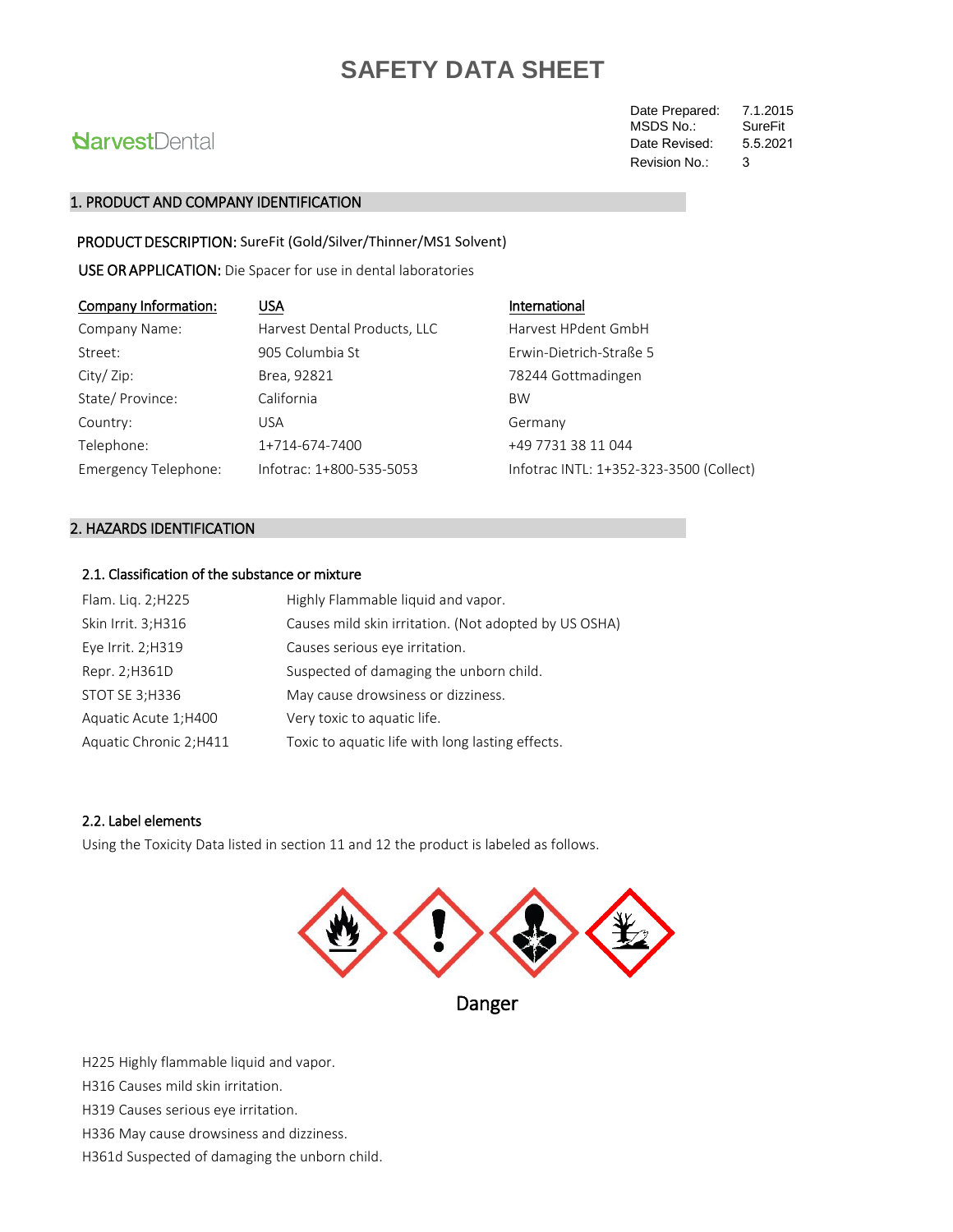# **Narvest**Dental

Date Prepared: 7.1.2015<br>MSDS No.: SureFit MSDS No.: Revision No.: 3 Date Revised: 5.5.2021

H400 Very toxic to aquatic life. H411 Toxic to aquatic life with long lasting effects.

## [Prevention]:

P201 Obtain special instructions before use.

P202 Do not handle until all safety precautions have been read and understood.

P210 Keep away from heat / sparks / open flames / hot surfaces - No smoking.

P235 Keep cool.

P240 Ground / bond container and receiving equipment.

P241 Use explosion-proof electrical / ventilating / light / equipment.

P242 Use only non-sparking tools.

P243 Take precautionary measures against static discharge.

P261 Avoid breathing dust / fume / gas / mist / vapors / spray.

P264 Wash thoroughly after handling.

P271 Use only outdoors or in a well-ventilated area.

P273 Avoid release to the environment.

P280 Wear protective gloves / eye protection / face protection.

## [Response]:

P303+361+353 IF ON SKIN (or hair): Remove / Take off immediately all contaminated clothing. Rinse skin with water / shower. P304+312 IF INHALED: Call a POISON CENTER or doctor / physician if you feel unwell.

P305+351+338 IF IN EYES: Rinse continuously with water for several minutes. Remove contact lenses if present and easy to do continue rinsing.

P308+313 IF exposed or concerned: Get medical advice / attention.

P332+313 If skin irritation occurs: Get medical advice / attention.

P337+313 If eye irritation persists: Get medical advice / attention.

P340 Remove victim to fresh air and keep at rest in a position comfortable for breathing.

P370+378 In case of fire: Use extinguishing media listed in section 5 of SDS for extinction.

P391 Collect spillage.

## [Storage]:

P403+233 Store in a well ventilated place. Keep container tightly closed.

# P405 Store locked up.

## [Disposal]:

P501 Dispose of contents / container in accordance with local / national regulations.

## 3. COMPOSITION / INFORMATION ON INGREDIENTS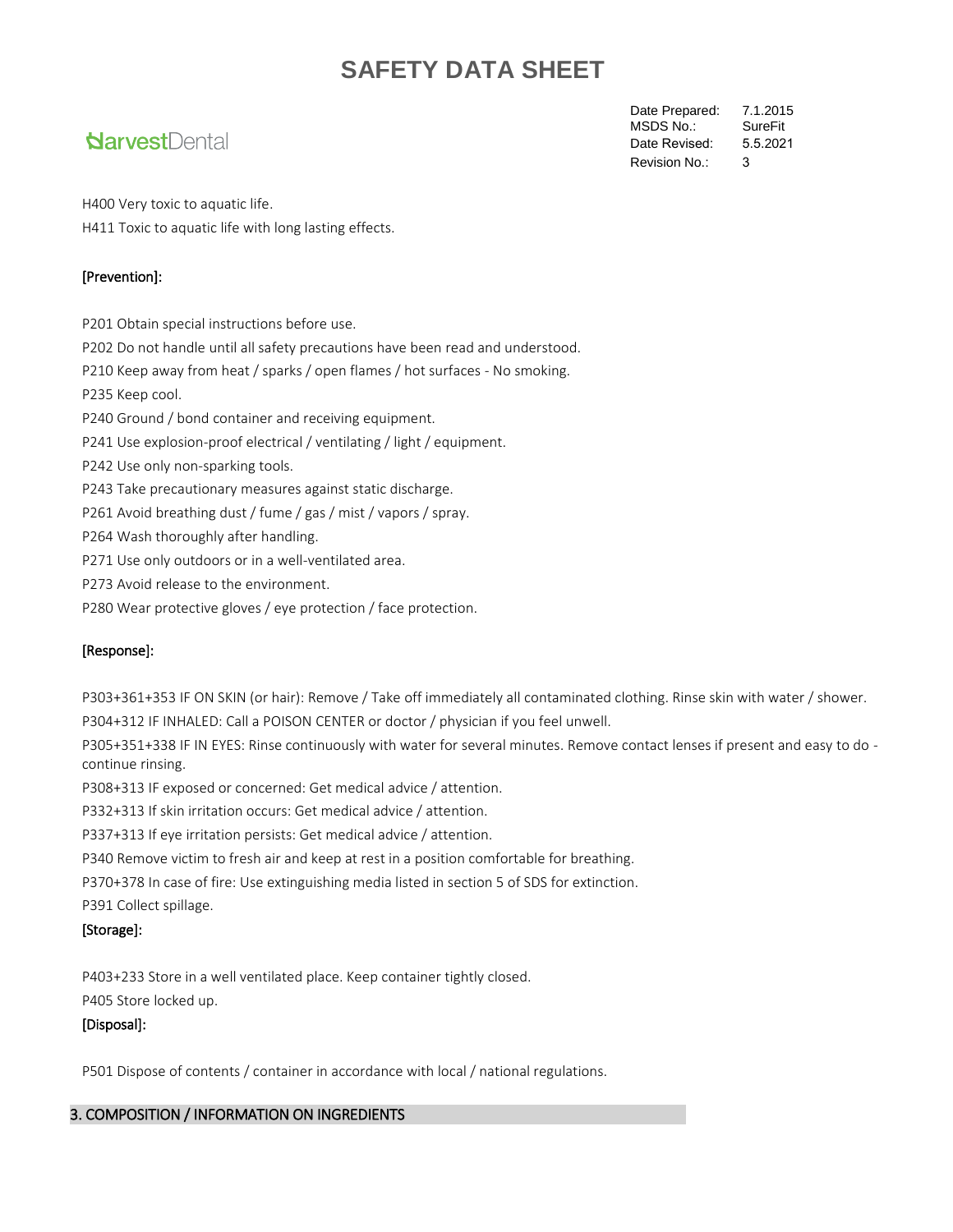# **NarvestDental**

Date Prepared: 7.1.2015<br>MSDS No.: SureFit MSDS No.: Revision No.: 3 Date Revised: 5.5.2021

This product contains the following substances that present a hazard within the meaning of the relevant State and Federal Hazardous Substances regulations.

| Ingredient/Chemical Designations                      | Weight %      | <b>GHS Classification</b>                                                                                         | <b>Notes</b>   |
|-------------------------------------------------------|---------------|-------------------------------------------------------------------------------------------------------------------|----------------|
| <b>Butanone</b><br><b>CAS Number:</b><br>0000078-93-3 | $50 - 75$     | Flam. Liq. 2;H225<br>Eye Irrit. 2;H319<br>STOT SE 3;H336                                                          | $\vert$ [1][2] |
| Aluminum (Al)<br>CAS Number: 0007429-90-5             | $10 - 25$     | Pyr. Sol. 1;H250<br>WaterReact. 2;H261                                                                            | $\vert$ [1][2] |
| Copper<br>CAS Number: 0007440-50-8                    | $10 - 25$     | Not Classified                                                                                                    | [1][2]         |
| Zinc powder (stabilized)<br>CAS Number: 0007440-66-6  | $ 1.0 - 10 $  | Aquatic Acute 1;H400<br>Aquatic Chronic 1;H410                                                                    | [1]            |
| Toluene<br>CAS Number: 0000108-88-3                   | $ 0.10 - 1.0$ | Flam. Lig. 2;H225<br>Repr. 2;H361d<br>Asp. Tox. 1; H304<br>STOT RE 2;H373<br>Skin Irrit. 2:H315<br>STOT SE 3;H336 | $\vert$ [1][2] |

In accordance with paragraph (i) of §1910.1200, the specific chemical identity and/or exact percentage (concentration) of composition has been withheld as a trade secret.

[1] Substance classified with a health or environmental hazard.

[2] Substance with a workplace exposure limit.

4.1. Description of first aid measures

[3] PBT-substance or vPvB-substance.

\*The full texts of the phrases are shown in Section 16.

## 4. FIRST AID MEASURES

| General    | In all cases of doubt, or when symptoms persist, seek medical attention.<br>Never give anything by mouth to an unconscious person.                                                                                                                                                                                                                                |
|------------|-------------------------------------------------------------------------------------------------------------------------------------------------------------------------------------------------------------------------------------------------------------------------------------------------------------------------------------------------------------------|
| Inhalation | Remove to fresh air, keep patient warm and at rest. If breathing is irregular or stopped, give artificial<br>respiration. If unconscious place in the recovery position and obtain immediate medical attention.<br>Give nothing by mouth.                                                                                                                         |
| Eyes       | Irrigate copiously with clean water for at least 15 minutes, holding the eyelids apart and seek<br>medical attention.                                                                                                                                                                                                                                             |
| Skin       | Remove contaminated clothing. Wash skin thoroughly with soap and water or use a recognized skin<br>cleanser.                                                                                                                                                                                                                                                      |
| Ingestion  | If swallowed obtain immediate medical attention. Keep at rest. Do NOT induce vomiting.                                                                                                                                                                                                                                                                            |
|            | 4.2. Most important symptoms and effects, both acute and delayed                                                                                                                                                                                                                                                                                                  |
| Overview   | INHALATION/INGESTION: Solvent vapor or mist can cause headache, nausea, dizziness,<br>incoordination, stupor, irritation of nose, throat, lungs. Irritation of digestive tract. Nervous system<br>depression (fatigue, drowsiness, dizziness)                                                                                                                     |
|            | SKIN/EYES: Burning, tearing, redness and swelling of eyes, transient corneal injury, drying and<br>cracking of skin.                                                                                                                                                                                                                                              |
|            | Medical Conditions - Generally Aggravated by Exposure: Copper/Zinc alloy powder - pre-existing skin<br>disorders, respiration, liver, kidney & Wilson's disease.<br>Exposure to solvent vapor concentrations from the component solvents in excess of the stated<br>occupational exposure limits may result in adverse health effects such as mucous membrane and |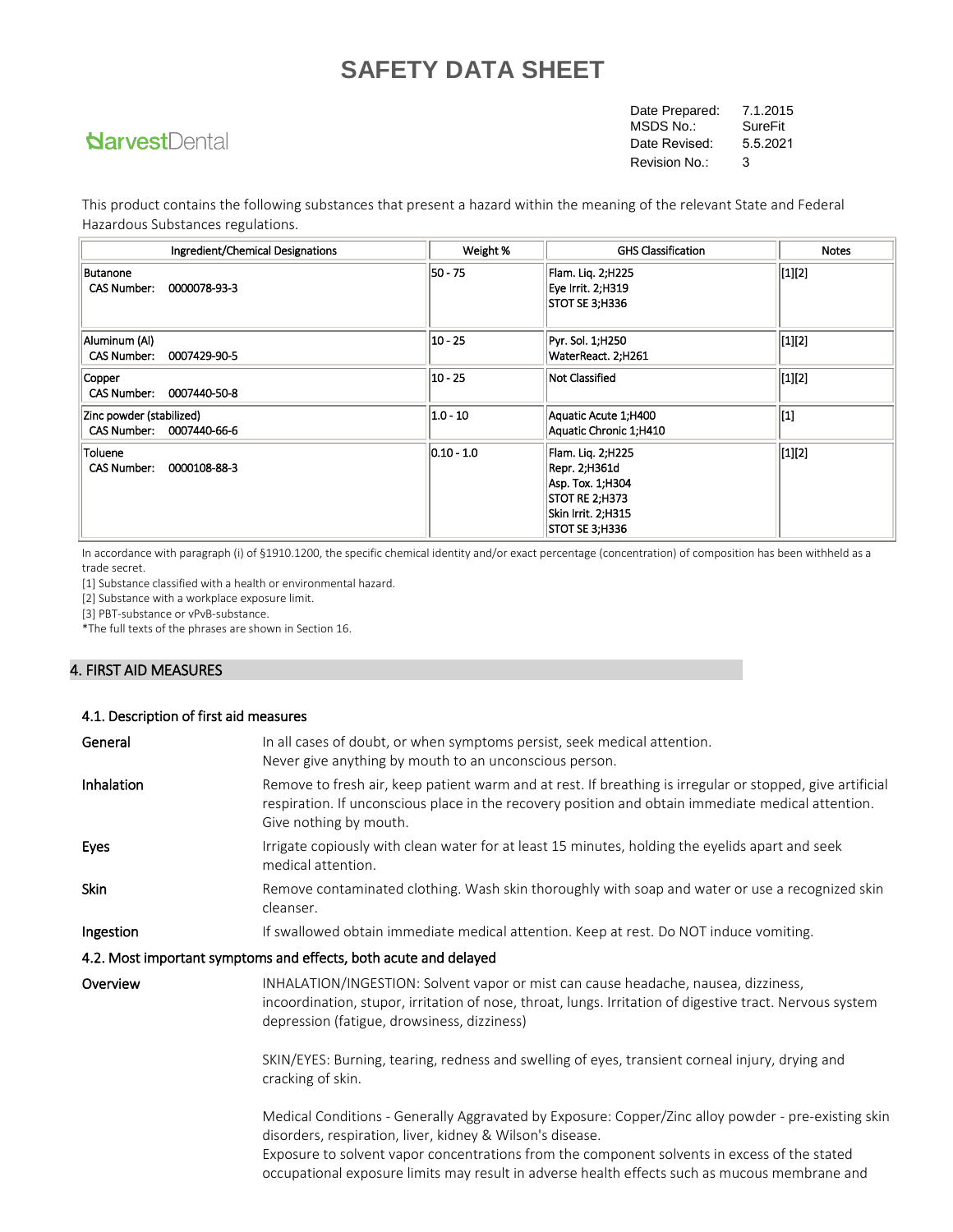| <b>NarvestDental</b> |                                                                                                                                                                                                                                                                                                                                                                                | Date Prepared:<br>MSDS No.:<br>Date Revised: | 7.1.2015<br><b>SureFit</b><br>5.5.2021 |
|----------------------|--------------------------------------------------------------------------------------------------------------------------------------------------------------------------------------------------------------------------------------------------------------------------------------------------------------------------------------------------------------------------------|----------------------------------------------|----------------------------------------|
|                      |                                                                                                                                                                                                                                                                                                                                                                                | Revision No.:                                | 3                                      |
|                      | respiratory system irritation and adverse effects on the kidneys, liver and central nervous system.<br>Symptoms include headache, nausea, dizziness, fatigue, muscular weakness, drowsiness and in<br>extreme cases, loss of consciousness.                                                                                                                                    |                                              |                                        |
|                      | Repeated or prolonged contact with the preparation may cause removal of natural fat from the skin<br>resulting in dryness, irritation and possible non-allergic contact dermatitis. Solvents may also be<br>absorbed through the skin. Splashes of liquid in the eyes may cause irritation and soreness with<br>possible reversible damage. See section 2 for further details. |                                              |                                        |
| Inhalation           | May cause drowsiness or dizziness.                                                                                                                                                                                                                                                                                                                                             |                                              |                                        |
| Eyes<br>Skin         | Causes serious eye irritation.<br>Causes mild skin irritation. (Not adopted by US OSHA)                                                                                                                                                                                                                                                                                        |                                              |                                        |

## 5. FIRE FIGHTING MEASURE

### 5.1. Extinguishing media

Recommended extinguishing media; alcohol resistant foam, CO<sub>2</sub>, powder, water spray. Do not use: water jet.

### 5.2. Special hazards arising from the substance or mixture

Hazardous decomposition: Hydrogren Gas, CuO, ZnO

Keep away from heat / sparks / open flames / hot surfaces - No smoking.

Keep cool.

Ground / bond container and receiving equipment.

Use explosion-proof electrical / ventilating / light / equipment.

Use only non-sparking tools.

Take precautionary measures against static discharge.

Avoid breathing dust / fume / gas / mist / vapors / spray.

### 5.3. Advice for fire-fighters

Special Fire Fighting Procedures: Wear self-contained breathing apparatus (pressure-demand, MSHA/NIOSH-approved or equivalent) and full protective gear. Use water spray to cool containers. Do not use water on open flame. Dike fire area gently with fine, dry sand to extinguish fire. Do not use halogenated hydrocarbon extinguishing agents.

Unusual Fire and Explosion Hazards: Vapors can travel to a source of ignition and flash back. Material can form explosive vapors with air. Avoid contact with water.

ERG Guide No. 228

### 6. ACCIDENTAL RELEASE MEASURES

### 6.1. Personal precautions, protective equipment and emergency procedures

Put on appropriate personal protective equipment (see section 8).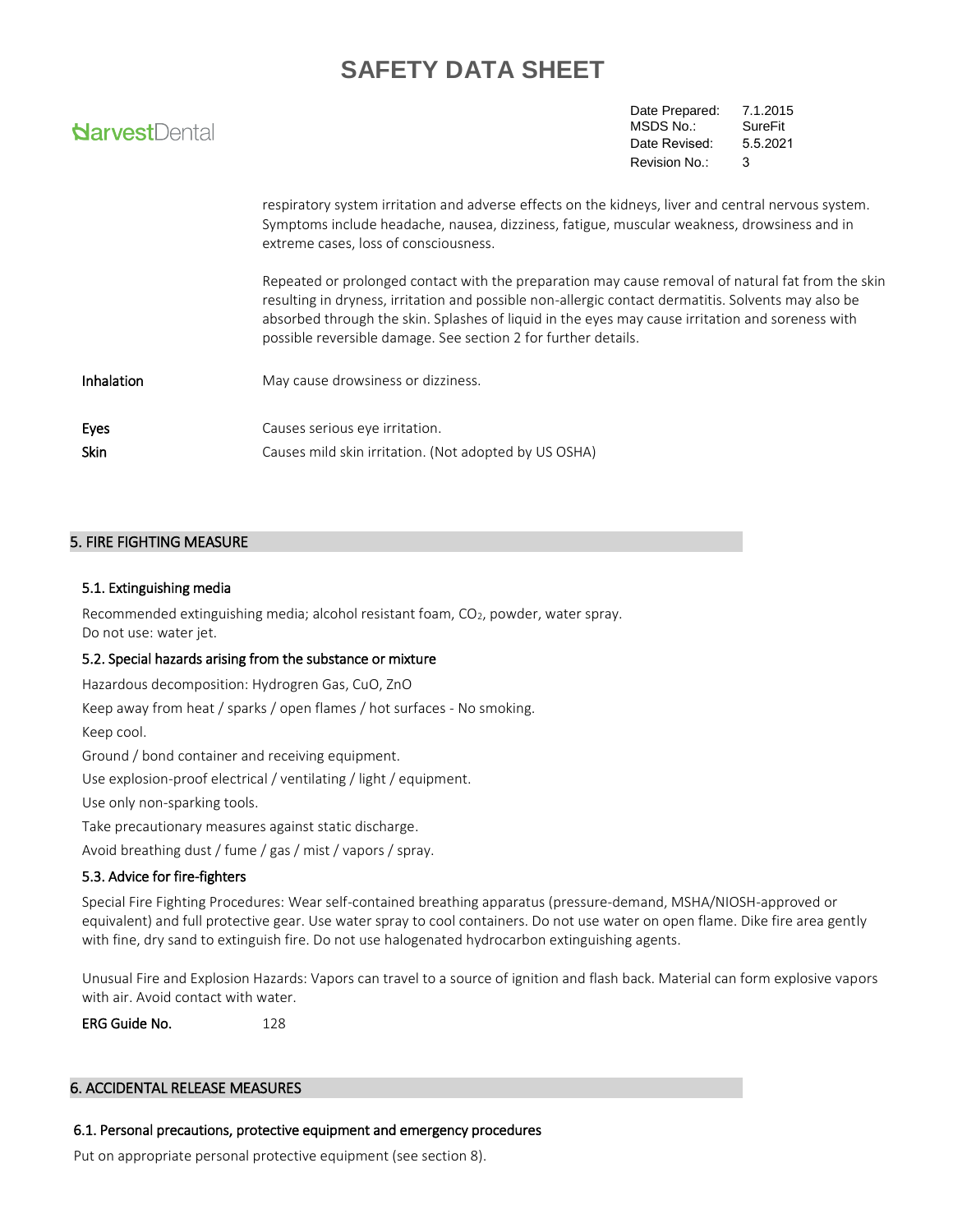# **Narvest**Dental

Date Prepared: 7.1.2015 MSDS No.: SureFit Revision No.: 3 Date Revised: 5.5.2021

### 6.2. Environmental precautions

Do not allow spills to enter drains or waterways.

Use good personal hygiene practices. Wash hands before eating, drinking, smoking or using toilet. Promptly remove soiled clothing and wash thoroughly before reuse.

#### 6.3. Methods and material for containment and cleaning up

Personal Precautions: Appropriate protective equipment must be worn for handling spill, see Section 8. If exposed to material, see Section 6.

Environmental Precautions: Warning - Keep spills and cleaning runoffs out of municipal sewers and open bodies of water. Waste Disposal Method:

Spill Clean-up: Eliminate all ignition sources. Evacuate personnel to safe areas. Ventilate the area. Floor may be slippery, use caution. Soak up with inert absorbent material (Paper towel, sand, silica gel, sawdust). Avoid breathing vapor. Wear MSHA/NIOSH approved respirator. Note: Spills on porous surfaces can contaminate ground water. NORMAL DISPOSAL:

Waste Classification: Methyl Ethyl Ketone (78-93-3), 40 CFR 261.20-.24. For discard, this is classified as a hazardous waste with the characteristic of ignitability and toxicity. RCRA #D001. Reportable quantity is 100 lbs.(40 CFR 302) Incinerate liquid and contaminated solids in accordance with local, state, and federal regulations. (See 40 CFR 268). For small quantity spills, allow solvent in paper towel to evaporate in well ventilated areas or outdoors (preferred).

CONTAMINATED PACKAGING: Empty containers should be taken for local recycling or waste disposal.

#### 7. HANDLING AND STORAGE

#### 7.1. Precautions for safe handling

Store in accordance with the National Fire Protection Association's publication NFPA 30, Flammable and Combustible Liquids Code. 29 CFR 1910.106 applies to the handling, storage, and use of flammable and combustible liquids.

See section 2 for further details. - [Prevention]:

#### 7.2. Conditions for safe storage, including any incompatibilities

Handle containers carefully to prevent damage and spillage.

Incompatible materials: Water, acids, alkalis, chlorinated solvents

Precautions to Be Taken in Handling and Storing: Limit storage of flammable material to approved areas. Keep properly ventilated. Ground all containers when transferring material. Store bottles away from heat. Keep away from open flame of bunsen burner or furnace. Keep containers tightly sealed. Periodically clean neck of bottle of resinous build up (clean inside of cap) to maintain proper seal. Do not smoke when using. Avoid storing near acids, chlorinated solvents. Add thinner as needed, to keep proper thinness of material.

Other Precautions: Storage Temp: Min: 4.4C/40F; Max: 49C / 120F; Cool Ambient Temperature preferred. STEL: 125 ppm MEK. CONTAINERS MAY BE HAZARDOUS WHEN EMPTY. Emptied containers contain residue. Follow all MSDS and labels. Keep away from spark.

See section 2 for further details. - [Storage]:

#### 7.3. Specific end use(s)

No data available.

#### 8. EXPOSURE CONTROLS / PERSONAL PROTECTION

#### 8.1. Control parameters

#### Exposure

| CAS No.       | Ingredient      | Source        | Value                           |  |  |  |
|---------------|-----------------|---------------|---------------------------------|--|--|--|
| 10000078-93-3 | <b>Butanone</b> | <b>OSHA</b>   | $\vert$ TWA 200 ppm (590 mg/m3) |  |  |  |
|               |                 | <b>IACGIH</b> | TWA: 50 ppm STEL: 100 ppm       |  |  |  |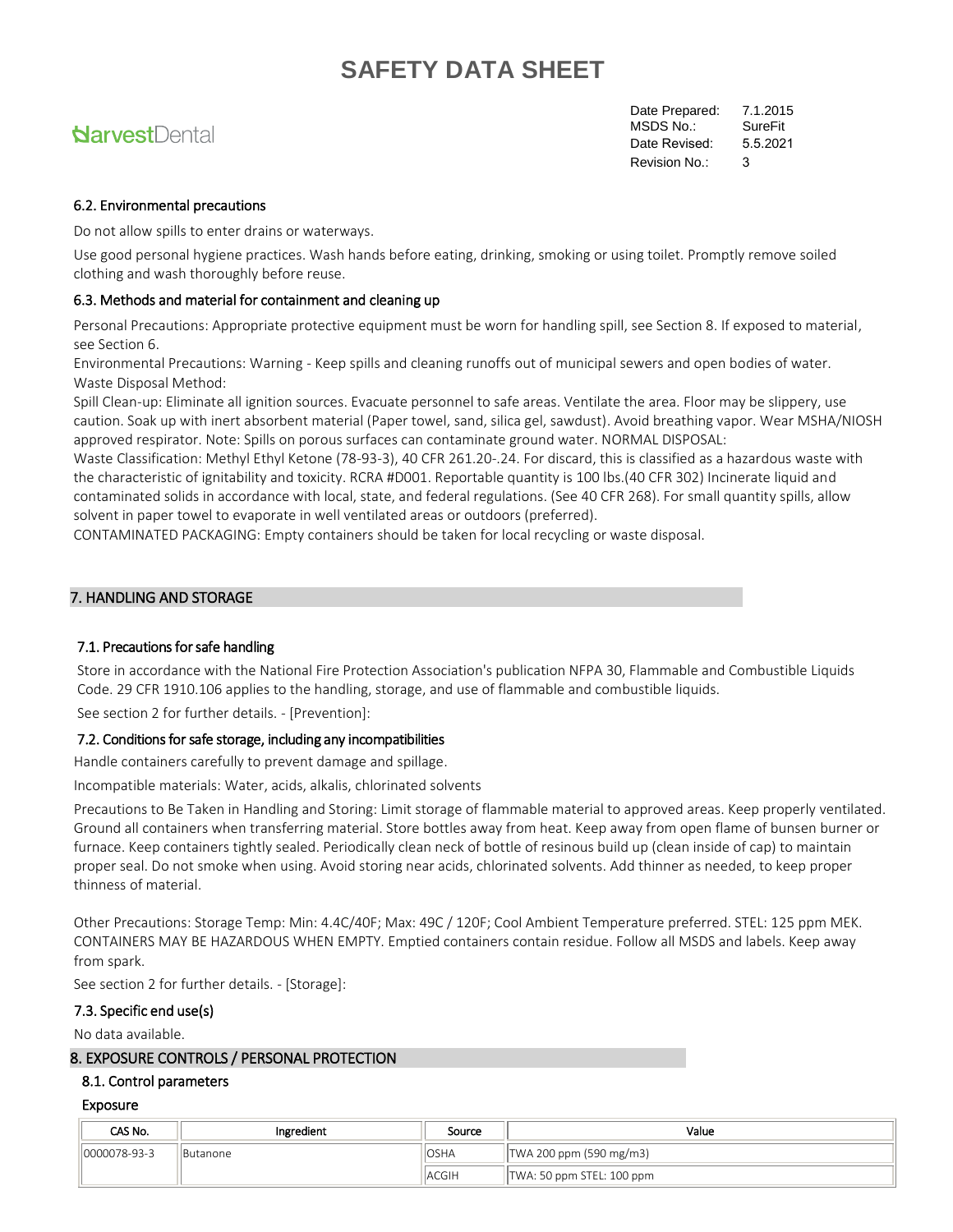# **NarvestDental**

Date Prepared: 7.1.2015 MSDS No.: SureFit Revision No.: 3 Date Revised: 5.5.2021

|              |                          | <b>NIOSH</b><br>TWA 200 ppm (590 mg/m3) ST 300 ppm (885 mg/m3) |                                                                                                    |  |  |
|--------------|--------------------------|----------------------------------------------------------------|----------------------------------------------------------------------------------------------------|--|--|
|              |                          | Supplier                                                       | No Established Limit                                                                               |  |  |
| 0000108-88-3 | Toluene                  | <b>OSHA</b>                                                    | TWA 200 ppm C 300 ppm 500 ppm (10-minute maximum peak)STEL 150<br> ppm                             |  |  |
|              |                          | ACGIH                                                          | TWA: 20 ppmR                                                                                       |  |  |
|              |                          | <b>NIOSH</b>                                                   | TWA 100 ppm (375 mg/m3) ST 150 ppm (560 mg/m3)                                                     |  |  |
|              |                          | Supplier                                                       | No Established Limit                                                                               |  |  |
| 0007429-90-5 | Aluminum (Al)            | <b>OSHA</b>                                                    | TWA 15 mg/m3 (total) TWA 5 mg/m3 (resp)                                                            |  |  |
|              |                          | ACGIH                                                          | TWA: 1.0 mg/m3Revised 2008,                                                                        |  |  |
|              |                          | <b>NIOSH</b>                                                   | TWA 10 mg/m3 (total) TWA 5 mg/m3 (resp)                                                            |  |  |
|              |                          | Supplier                                                       | No Established Limit                                                                               |  |  |
| 0007440-50-8 | Copper                   | <b>OSHA</b>                                                    | TWA 1 mg/m3 [*Note: The PEL also applies to other copper compounds (as<br>Cu) except copper fume.] |  |  |
|              |                          | ACGIH                                                          | TWA: 0.2 mg/m3 (fume) 1 mg/m3 (dusts and mists)                                                    |  |  |
|              |                          | <b>NIOSH</b>                                                   | TWA 1 mg/m3 [*Note: The REL also applies to other copper compounds (as<br>Cu) except Copper fume.] |  |  |
|              |                          | Supplier                                                       | No Established Limit                                                                               |  |  |
| 0007440-66-6 | Zinc powder (stabilized) | <b>OSHA</b>                                                    | No Established Limit                                                                               |  |  |
|              |                          | ACGIH                                                          | No Established Limit                                                                               |  |  |
|              |                          | <b>NIOSH</b>                                                   | No Established Limit                                                                               |  |  |
|              |                          | Supplier                                                       | No Established Limit                                                                               |  |  |

## Carcinogen Data

| CAS No.      | Ingredient               | Source      | Value                                                               |
|--------------|--------------------------|-------------|---------------------------------------------------------------------|
| 0000078-93-3 | Butanone                 | <b>OSHA</b> | Select Carcinogen: No                                               |
|              |                          | <b>NTP</b>  | Known: No; Suspected: No                                            |
|              |                          | <b>IARC</b> | Group 1: No; Group 2a: No; Group 2b: No; Group 3: No; Group 4: No;  |
| 0000108-88-3 | Toluene                  | <b>OSHA</b> | Select Carcinogen: No                                               |
|              |                          | <b>NTP</b>  | Known: No; Suspected: No                                            |
|              |                          | <b>IARC</b> | Group 1: No; Group 2a: No; Group 2b: No; Group 3: Yes; Group 4: No; |
| 0007429-90-5 | Aluminum (Al)            | <b>OSHA</b> | Select Carcinogen: No                                               |
|              |                          | NTP         | Known: No; Suspected: No                                            |
|              |                          | <b>IARC</b> | Group 1: No; Group 2a: No; Group 2b: No; Group 3: No; Group 4: No;  |
| 0007440-50-8 | Copper                   | <b>OSHA</b> | Select Carcinogen: No                                               |
|              |                          | <b>NTP</b>  | Known: No; Suspected: No                                            |
|              |                          | <b>IARC</b> | Group 1: No; Group 2a: No; Group 2b: No; Group 3: No; Group 4: No;  |
| 0007440-66-6 | Zinc powder (stabilized) | <b>OSHA</b> | Select Carcinogen: No                                               |
|              |                          | NTP         | Known: No; Suspected: No                                            |
|              |                          | <b>IARC</b> | Group 1: No; Group 2a: No; Group 2b: No; Group 3: No; Group 4: No;  |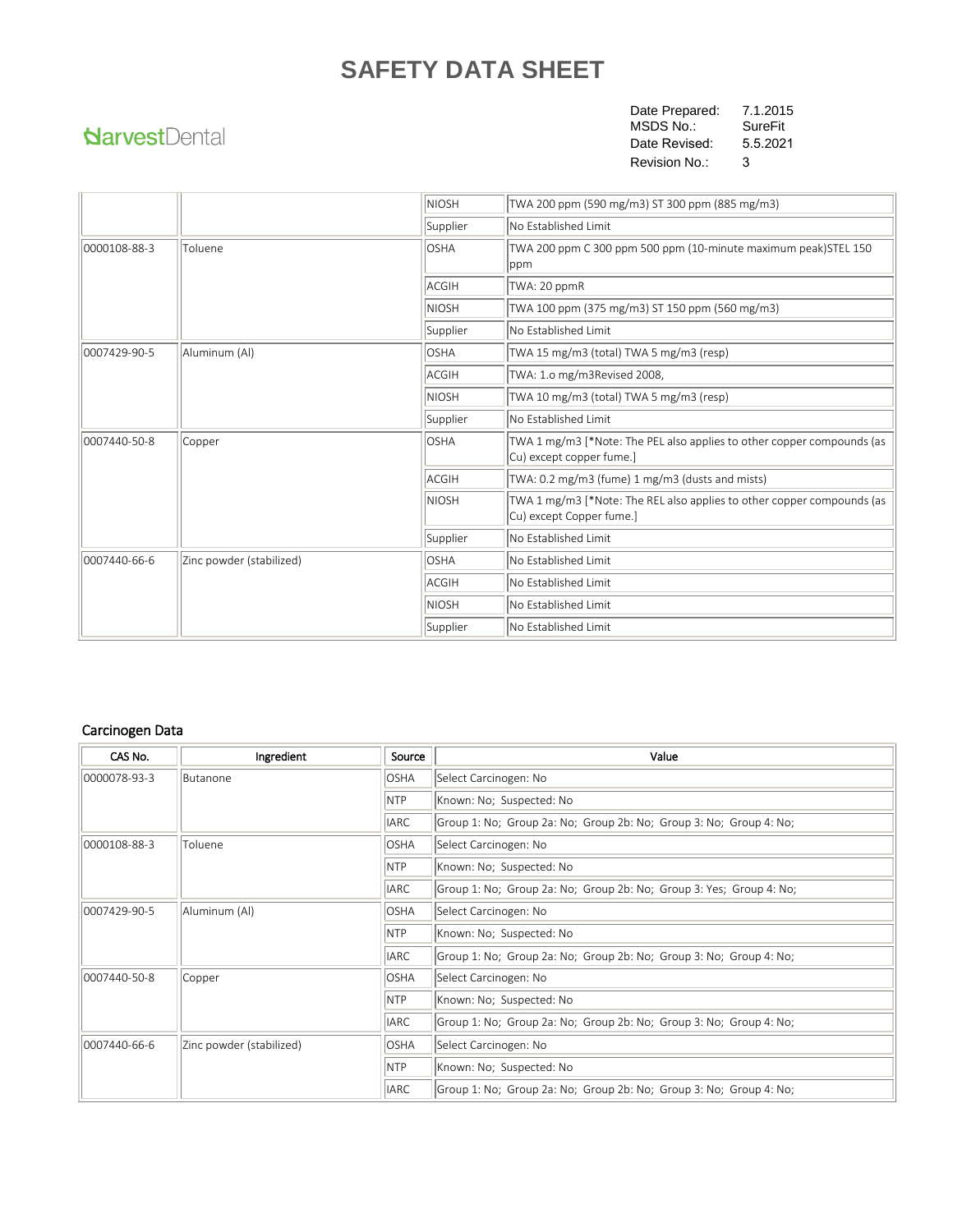# **NarvestDental**

Date Prepared: 7.1.2015<br>MSDS No.: SureFit MSDS No.: Revision No.: 3 Date Revised: 5.5.2021

| 8.2. Exposure controls      |                                                                                                                                                                                                                                                                                                                                        |
|-----------------------------|----------------------------------------------------------------------------------------------------------------------------------------------------------------------------------------------------------------------------------------------------------------------------------------------------------------------------------------|
| Respiratory                 | If workers are exposed to concentrations above the exposure limit they must use the appropriate,<br>certified respirators.                                                                                                                                                                                                             |
| Eyes                        | Chemical-resistant goggles                                                                                                                                                                                                                                                                                                             |
| Skin                        | Use chemical-resistant apron or other impervious clothing, and rubber boots if necessary, to avoid<br>contaminating regular clothing and shoes and to prevent skin contact. Chemical resistant gloves.                                                                                                                                 |
| <b>Engineering Controls</b> | Provide adequate ventilation. Where reasonably practicable this should be achieved by the use of<br>local exhaust ventilation and good general extraction. If these are not sufficient to maintain<br>concentrations of particulates and any vapor below occupational exposure limits suitable respiratory<br>protection must be worn. |
| <b>Other Work Practices</b> | Use good personal hygiene practices. Wash hands before eating, drinking, smoking or using toilet.<br>Promptly remove soiled clothing and wash thoroughly before reuse.                                                                                                                                                                 |

See section 2 for further details. - [Prevention]:

| 9. PHYSICAL AND CHEMICAL PROPERTIES             |                                          |  |  |  |
|-------------------------------------------------|------------------------------------------|--|--|--|
| Appearance                                      | Gold or Silver or White (thinner) Liquid |  |  |  |
| Odor                                            | sweet/sharp odor                         |  |  |  |
| Odor threshold                                  | Not determined                           |  |  |  |
| pH                                              | Not Measured                             |  |  |  |
| Melting point / freezing point                  | -86 C/-123 F initial                     |  |  |  |
| Initial boiling point and boiling range         | 80 C/176 F initial                       |  |  |  |
| <b>Flash Point</b>                              | $-4$ C/25 F (SFCC)                       |  |  |  |
| Evaporation rate (Ether = $1$ )                 | $> 1$ (Butyl Acetate = 1)                |  |  |  |
| Flammability (solid, gas)                       | Not Applicable                           |  |  |  |
| Upper/lower flammability or explosive limits    | Lower Explosive Limit: 1.8 est           |  |  |  |
|                                                 | Upper Explosive Limit: 11.5 est          |  |  |  |
| Vapor pressure (Pa)                             | 70 mmHg est. 20 C/68 F                   |  |  |  |
| <b>Vapor Density</b>                            | >1                                       |  |  |  |
| <b>Specific Gravity</b>                         | $0.95$ (H2O = 1)                         |  |  |  |
| Solubility in Water                             | Slight                                   |  |  |  |
| Partition coefficient n-octanol/water (Log Kow) | Not Measured                             |  |  |  |
| Auto-ignition temperature                       | 516 C/961 F                              |  |  |  |
| Decomposition temperature                       | Not Measured                             |  |  |  |
| Viscosity (cSt)                                 | 400 cPs mac                              |  |  |  |
| % Volatile                                      | $>65\%$ (Min)                            |  |  |  |
| 9.2. Other information                          |                                          |  |  |  |
| No other relevant information.                  |                                          |  |  |  |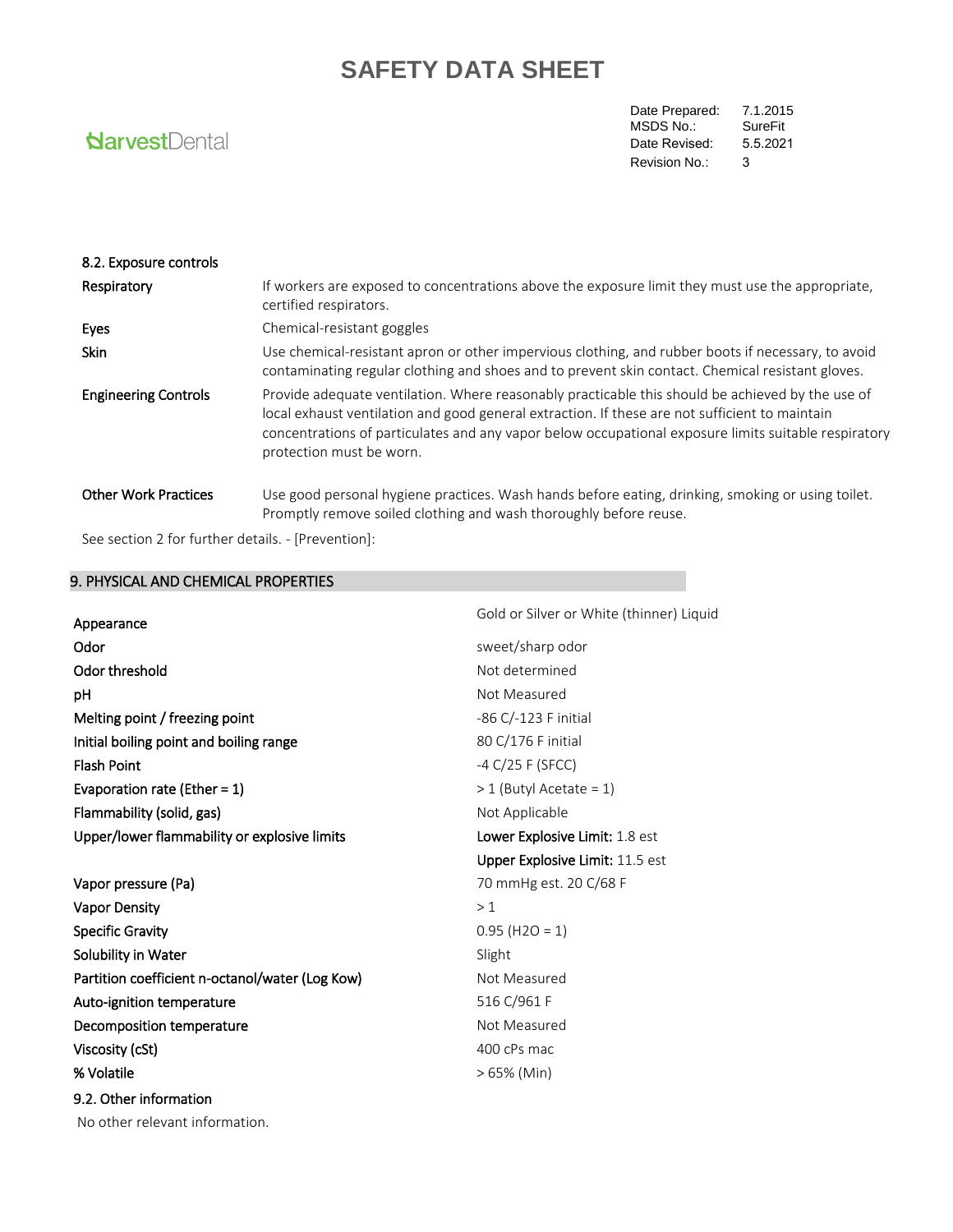# **Narvest**Dental

Date Prepared: 7.1.2015<br>MSDS No.: SureFit MSDS No.: Revision No.: 3 Date Revised: 5.5.2021

### 10. STABILITY AND REACTIVITY

#### 10.1. Reactivity

Hazardous Polymerization will not occur.

#### 10.2. Chemical stability

Stable under normal circumstances.

### 10.3. Possibility of hazardous reactions

No data available.

## 10.4. Conditions to avoid

Avoid contact with water, mineral acids, chlorinated solvents

#### 10.5. Incompatible materials

Water, acids, alkalis, chlorinated solvents

#### 10.6. Hazardous decomposition products

Hydrogren Gas, CuO, ZnO

## 11. TOXICOLOGICAL INFORMATION

#### Acute toxicity

Exposure to solvent vapor concentrations from the component solvents in excess of the stated occupational exposure limits may result in adverse health effects such as mucous membrane and respiratory system irritation and adverse effects on the kidneys, liver and central nervous system. Symptoms include headache, nausea, dizziness, fatigue, muscular weakness, drowsiness and in extreme cases, loss of consciousness.

Repeated or prolonged contact with the preparation may cause removal of natural fat from the skin resulting in dryness, irritation and possible non-allergic contact dermatitis. Solvents may also be absorbed through the skin. Splashes of liquid in the eyes may cause irritation and soreness with possible reversible damage.

Copper dust and mists: Can cause irritation of eyes, mucous membranes, skin and respiratory tract.

Chronic overexposures: Can cause reduction in the number of red blood cells (anemia), skin abnormalities (pigmentation changes) and hair discoloration.

Copper fume: Can cause irritation of eyes, mucous membranes and respiratory tract.

Acute overexposures:Can cause nausea, fever, chills, shortness of breath and malaise (metal fume fever). Wilson's disease may be affected by copper exposure.

| Ingredient                             | Oral LD50,<br>mg/kg | Skin LD50,<br>mg/kg | <b>Inhalation</b><br>Vapor LC50,<br>mg/L/4hr | Inhalation<br>Dust/Mist LC50,<br>mg/L/4hr | Inhalation<br>Gas LC50,<br>ppm |
|----------------------------------------|---------------------|---------------------|----------------------------------------------|-------------------------------------------|--------------------------------|
| Butanone - (78-93-3)                   | 2,737.00, Rat -     | 6,480.00, Rabbit -  | 32.00. Mouse -                               | No data                                   | No data                        |
|                                        | Category: 5         | Category: NA        | Category: NA                                 | available                                 | available                      |
| Aluminum (Al) - (7429-90-5)            | No data             | No data             | No data                                      | No data                                   | No data                        |
|                                        | available           | available           | available                                    | available                                 | available                      |
| Copper - (7440-50-8)                   | 2,500.00, Rat -     | >2,000.00, Rat -    | No data                                      | $5.11.$ Rat -                             | No data                        |
|                                        | Category: 5         | Category: 5         | available                                    | Category: NA                              | available                      |
| Zinc powder (stabilized) - (7440-66-6) | No data             | No data             | No data                                      | No data                                   | No data                        |
|                                        | available           | available           | available                                    | available                                 | available                      |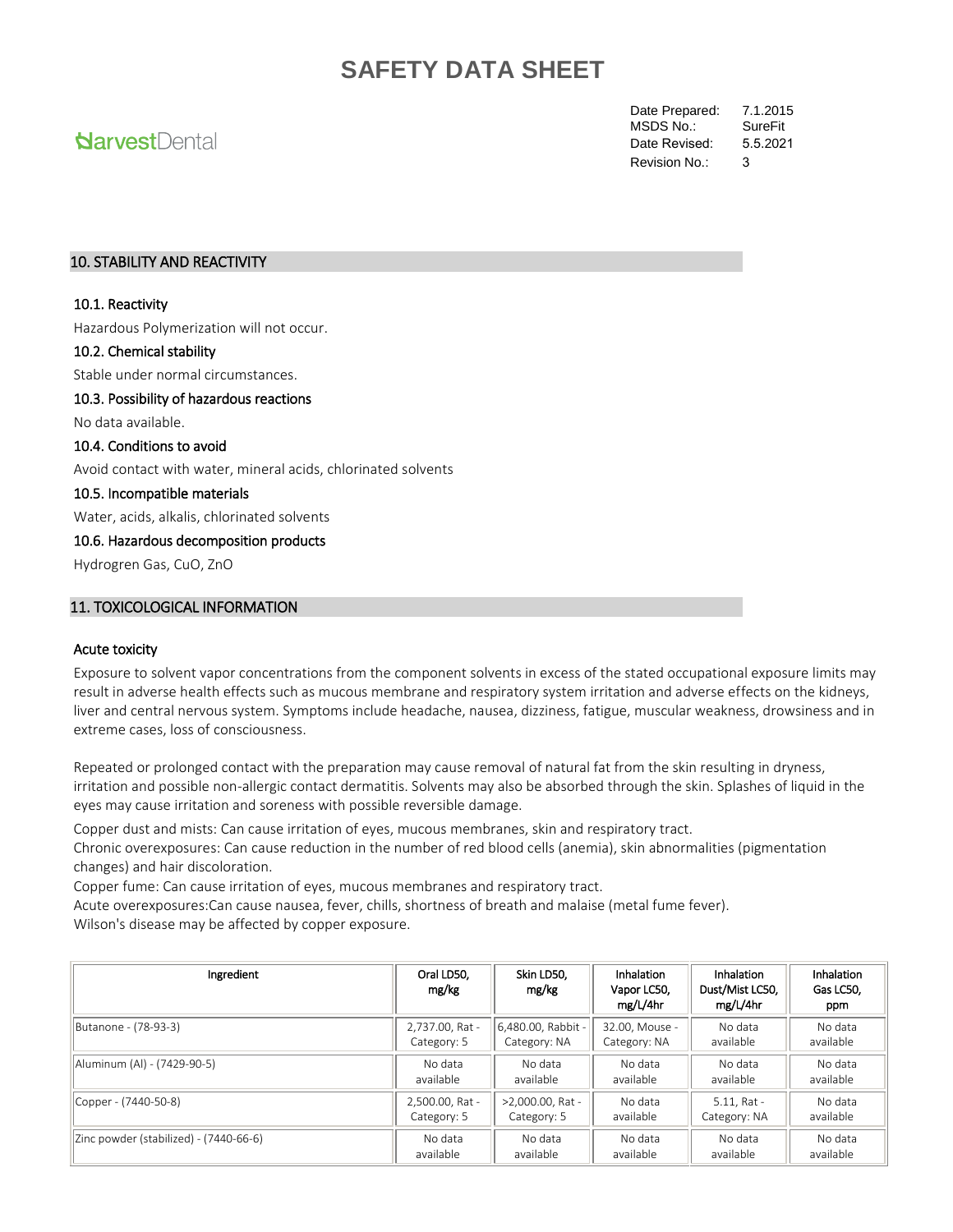# **NarvestDental**

Date Prepared: 7.1.2015<br>MSDS No.: SureFit MSDS No.: Revision No.: 3 Date Revised: 5.5.2021

| $-$<br>$108 - 88 - 3$<br>'Toluene - ( | 636.00. Rat - | Rabbit -<br>8.400.00. | No data   | No data   | No data   |
|---------------------------------------|---------------|-----------------------|-----------|-----------|-----------|
|                                       | Category:     | Category: NA          | available | available | available |

Note: When no route specific LD50 data is available for an acute toxin, the converted acute toxicity point estimate was used in the calculation of the product's ATE (Acute Toxicity Estimate).

| Classification                | Category | <b>Hazard Description</b>                             |
|-------------------------------|----------|-------------------------------------------------------|
| Acute toxicity (oral)         |          | Not Applicable                                        |
| Acute toxicity (dermal)       |          | Not Applicable                                        |
| Acute toxicity (inhalation)   |          | Not Applicable                                        |
| Skin corrosion/irritation     | 3        | Causes mild skin irritation. (Not adopted by US OSHA) |
| Serious eye damage/irritation | 2        | Causes serious eye irritation.                        |
| Respiratory sensitization     |          | Not Applicable                                        |
| Skin sensitization            |          | Not Applicable                                        |
| Germ cell mutagenicity        |          | Not Applicable                                        |
| Carcinogenicity               |          | Not Applicable                                        |
| Reproductive toxicity         | 2        | Suspected of damaging the unborn child.               |
| STOT-single exposure          | 3        | May cause drowsiness or dizziness.                    |
| STOT-single exposure          |          | Not Applicable                                        |
| STOT-repeated exposure        |          | Not Applicable                                        |
| Aspiration hazard             |          | Not Applicable                                        |

# 12. ECOLOGICAL INFORMATION

### 12.1. Toxicity

Very toxic to aquatic life.

Toxic to aquatic life with long lasting effects.

No additional information provided for this product. See Section 3 for chemical specific data.

### Aquatic Ecotoxicity

| Ingredient                             | 96 hr LC50 fish,<br>mg/l           | 48 hr EC50 crustacea.<br>mg/l | ErC50 algae,<br>mg/l                              |
|----------------------------------------|------------------------------------|-------------------------------|---------------------------------------------------|
| Butanone - (78-93-3)                   | 400.00, Cyprinodon<br>variegatus   | 520.00, Daphnia magna         | 500.00 (96 hr), Skeletonema<br>costatum           |
| Aluminum (Al) - (7429-90-5)            | Not Available                      | Not Available                 | Not Available                                     |
| Copper - (7440-50-8)                   | 0.0103, Pimephales<br>promelas     | 0.0025, Daphnia magna         | 0.018 (72 hr), Pseudokirchneriella<br>subcapitata |
| Zinc powder (stabilized) - (7440-66-6) | 0.182, Oncorhynchus<br>tshawytscha | 0.068, Daphnia magna          | 0.106 (72 hr), Pseudokirchneriella<br>subcapitata |
| Toluene - (108-88-3)                   | 5.80, Oncorhynchus mykiss          | 19.60, Daphnia magna          | Not Available                                     |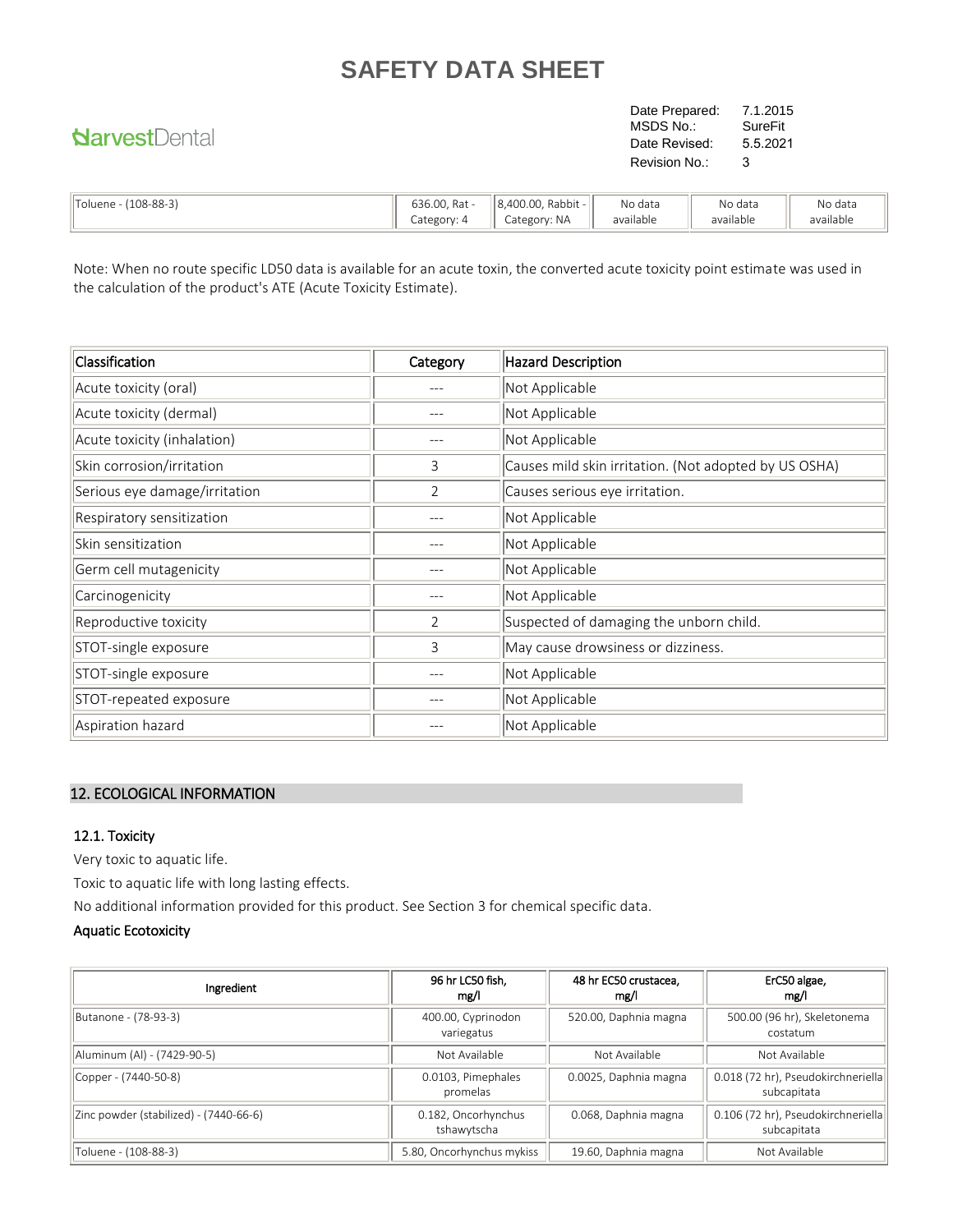# **Narvest**Dental

Date Prepared: 7.1.2015<br>MSDS No.: SureFit MSDS No.: Revision No.: 3 Date Revised: 5.5.2021

#### 12.2. Persistence and degradability

There is no data available on the preparation itself.

### 12.3. Bioaccumulative potential

Not Measured

#### 12.4. Mobility in soil

No data available.

## 12.5. Results of PBT and vPvB assessment

This product contains no PBT/vPvB chemicals.

## 12.6. Other adverse effects

No data available.

## 13. DISPOSAL CONSIDERATIONS

### 13.1. Waste treatment methods

Observe all federal, state and local regulations when disposing of this substance.

### 14. TRANSPORT INFORMATION

|                                     | DOT (Domestic Surface Transportation)                                                                | IMO / IMDG (Ocean<br>Transportation)        | ICAO/IATA                                           |  |  |
|-------------------------------------|------------------------------------------------------------------------------------------------------|---------------------------------------------|-----------------------------------------------------|--|--|
| 14.1. UN number                     | UN1993                                                                                               | <b>UN1993</b>                               | UN1993                                              |  |  |
| 14.2. UN proper<br>shipping name    | UN1993, Flammable liquids, n.o.s., (Ethyl Flammable liquids, n.o.s., (Ethyl<br>Methyl Ketone), 3, II | Methyl Ketone)                              | Flammable liquids, n.o.s.,<br>(Ethyl Methyl Ketone) |  |  |
| 14.3. Transport<br>hazard class(es) | DOT Hazard Class: 3                                                                                  | IMDG: 3<br><b>Sub Class: Not Applicable</b> | Air Class: 3                                        |  |  |
| 14.4. Packing group                 | Ш                                                                                                    | Ш                                           | $\mathsf{II}$                                       |  |  |
| 14.5. Environmental hazards         |                                                                                                      |                                             |                                                     |  |  |
| <b>IMDG</b>                         | Marine Pollutant: Yes (Zinc powder (stabilized))                                                     |                                             |                                                     |  |  |
| 14.6. Special precautions for user  |                                                                                                      |                                             |                                                     |  |  |

No further information

### 15. REGULATORY INFORMATION

| <b>Regulatory Overview</b>  | The regulatory data in Section 15 is not intended to be all-inclusive, only selected regulations are<br>represented.               |
|-----------------------------|------------------------------------------------------------------------------------------------------------------------------------|
| (TSCA)                      | <b>Toxic Substance Control Act</b> All components of this material are either listed or exempt from listing on the TSCA Inventory. |
| <b>WHMIS Classification</b> | <b>B2 D2A</b>                                                                                                                      |
| US EPA Tier II Hazards      | <b>Fire:</b> Yes                                                                                                                   |

Sudden Release of Pressure: No

Reactive: No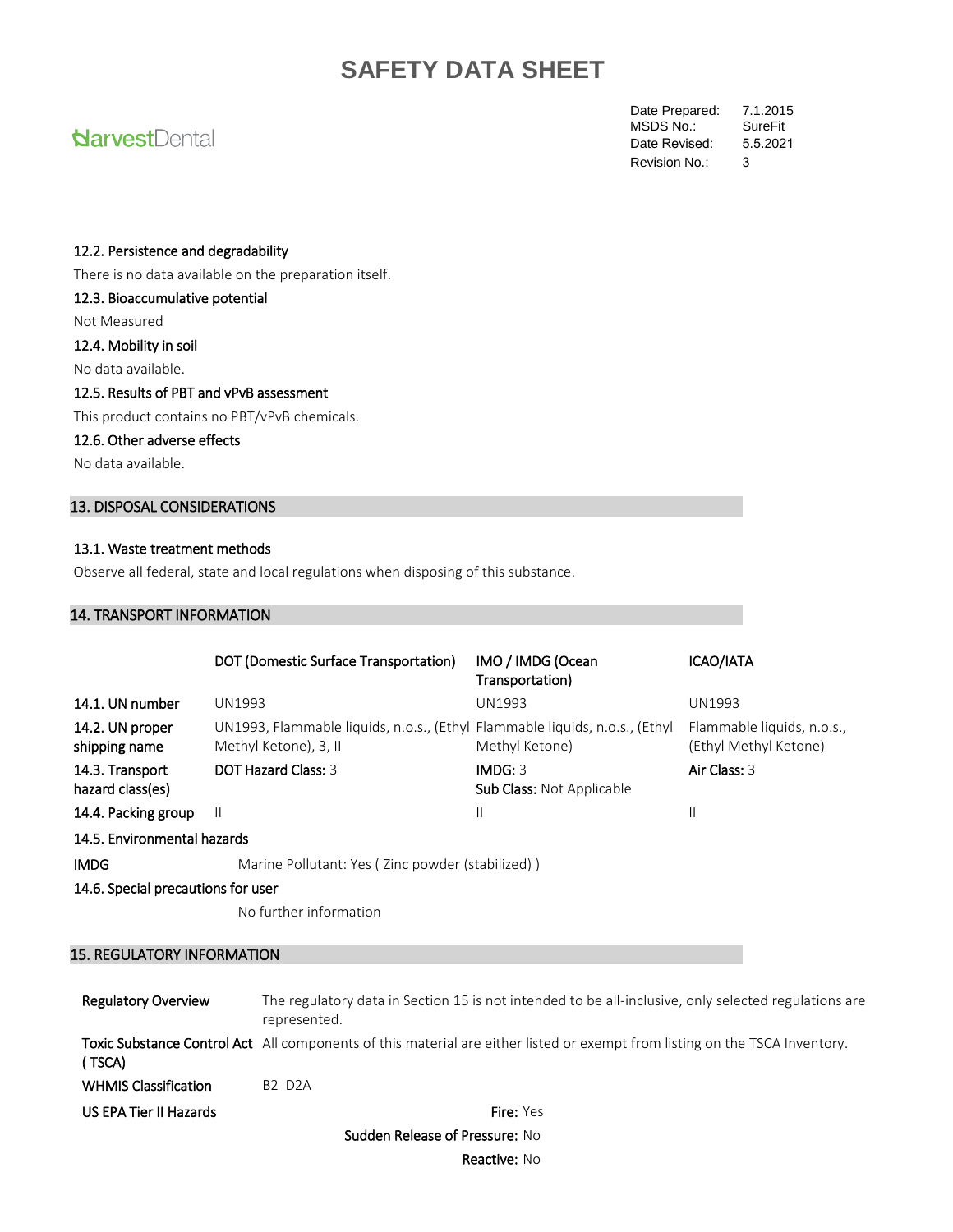# **NarvestDental**

Date Prepared: 7.1.2015<br>MSDS No.: SureFit MSDS No.: Revision No.: 3 Date Revised: 5.5.2021

Immediate (Acute): Yes Delayed (Chronic): No

#### EPCRA 311/312 Chemicals and RQs (lbs):

Butanone ( 5,000.00)

Copper ( 5,000.00)

Zinc powder (stabilized) ( 1,000.00)

#### EPCRA 302 Extremely Hazardous:

To the best of our knowledge, there are no chemicals at levels which require reporting under this statute.

#### EPCRA 313 Toxic Chemicals:

Aluminum (Al)

Copper

Zinc powder (stabilized)

#### Proposition 65 - Carcinogens (>0.0%):

To the best of our knowledge, there are no chemicals at levels which require reporting under this statute.

#### Proposition 65 - Developmental Toxins (>0.0%):

Toluene

#### Proposition 65 - Female Repro Toxins (>0.0%):

To the best of our knowledge, there are no chemicals at levels which require reporting under this statute.

#### Proposition 65 - Male Repro Toxins (>0.0%):

To the best of our knowledge, there are no chemicals at levels which require reporting under this statute.

#### New Jersey RTK Substances (>1%):

Aluminum (Al)

Butanone

Copper

Zinc powder (stabilized)

#### Pennsylvania RTK Substances (>1%):

Aluminum (Al)

Butanone

Copper

Zinc powder (stabilized)

### 16. OTHER INFORMATION

The full text of the phrases appearing in section 3 is:

H225 Highly flammable liquid and vapor.